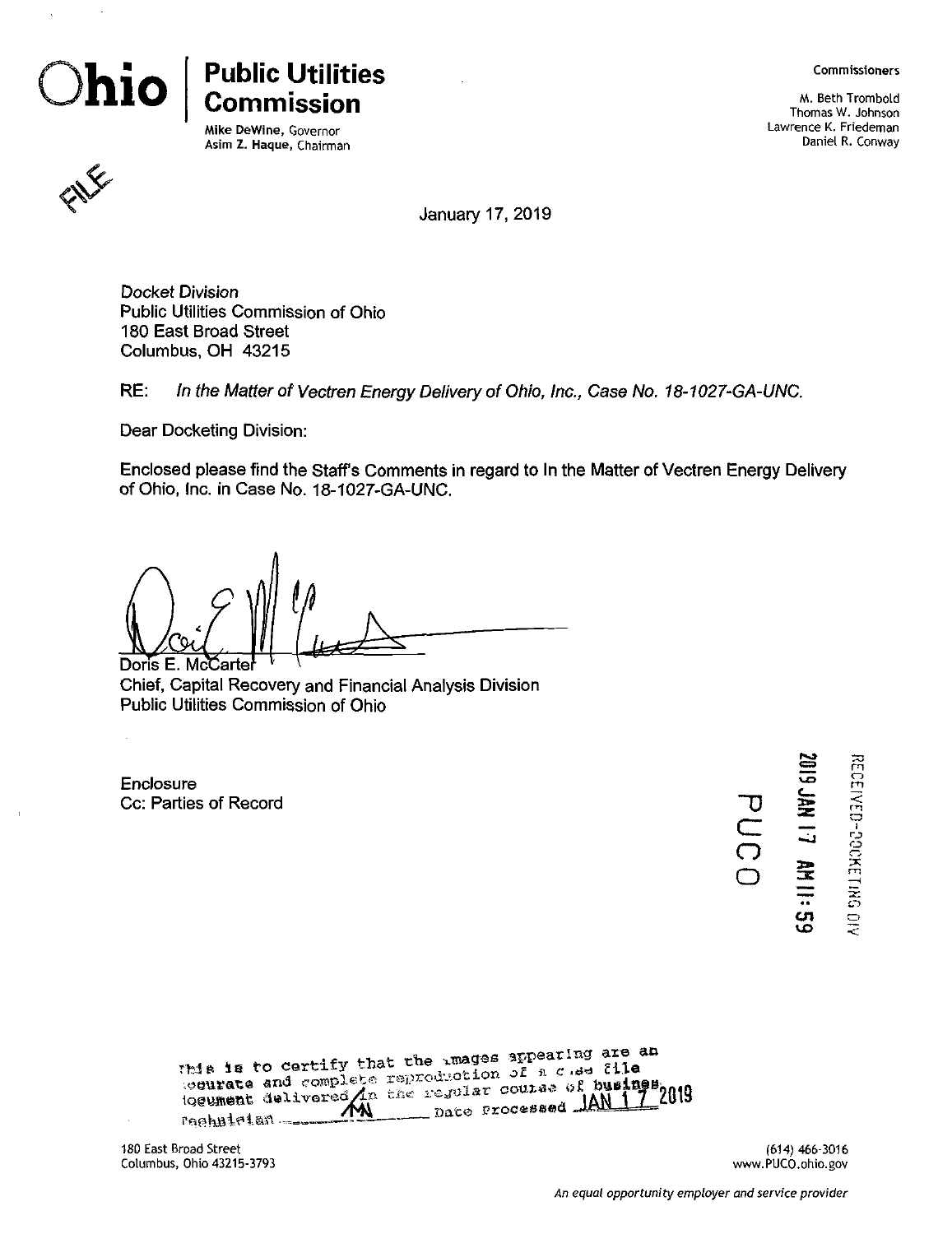## **Vectren Energy Delivery of Ohio, Inc. Case No. 18-1027-GA-UNC**

#### **SUMMARY**

On June 15, 2018, Vectren Energy Delivery of Ohio, Inc. (VEDO or the Company) filed a Notice of Parent Company Merger (Notice) with the Public Utilities Commission of Ohio (Commission) regarding the execution of a merger agreement between Vectren Corporation (Vectren) and CenterPoint Energy, Inc. (CenterPoint Energy).

According to the Notice, on April 21, 2018, Vectren entered into an Agreement and Plan of Merger (the Merger Agreement) with CenterPoint Energy. The Merger Agreement has been approved and authorized by the boards of directors of those companies. According to VEDO, upon closing of this merger, Vectren will become a wholly owned subsidiary of CenterPoint Energy and will continue to exist. VEDO and its affiliates, including public utilities providing service in Indiana, will continue to be subsidiaries of Vectren Utility Holdings, Inc., which will continue to be a subsidiary of Vectren. On October 5, 2018, the Federal Energy Regulatory Commission issued an order finding the transaction is consistent with the public interest. VEDO seeks a finding from the Commission that the transaction will not adversely impact VEDO customers.

### **STAFF COMMENTS**

Based upon Staff's review of the Notice, Staff does not believe the proposed merger to be unreasonable, provided that the Commission impose the conditions set forth below.

Staff has considered several factors in reaching this conclusion. Staff observes that VEDO's status as a Commission-regulated public utility will remain unchanged after the merger and that the Commission will, accordingly, retain jurisdiction over VEDO. After the merger, any commitments VEDO has currently made to the Commission will remain unchanged, and any authorizations will continue to be governed by the same terms and conditions. VEDO activities will continue to be accounted for separately, with separate books and records maintained. There will be no impact on the rates, terms or conditions of service to VEDO customers resulting from the merger.

Staff recommends that the Commission condition approval ofthe merger on the following conditions:

- Transaction Costs
	- o VEDO shall not seek recovery of any Transaction Costs from Ohio customers.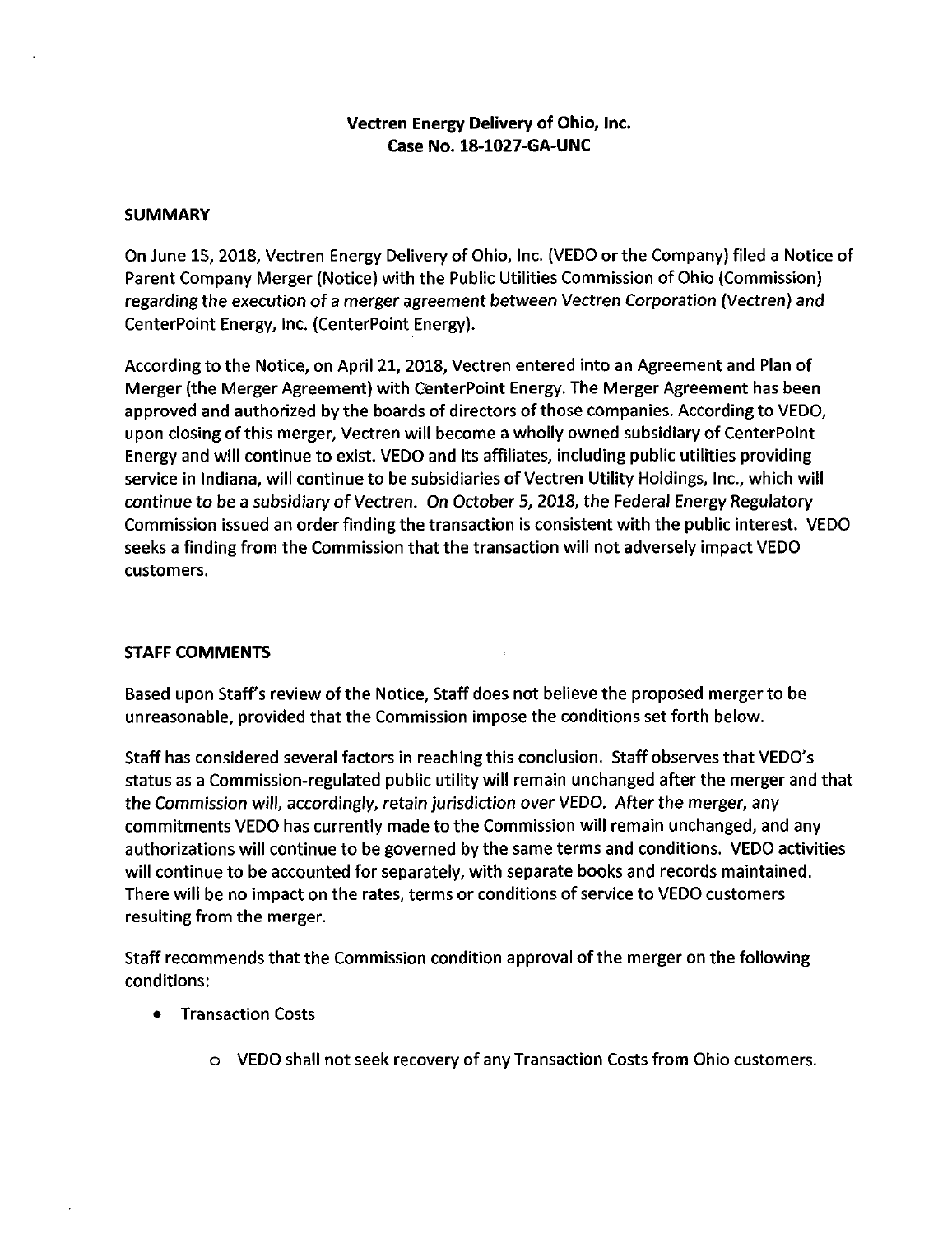- o Transaction Costs include the costs incurred to structure, negotiate, and execute the transaction; professional services fees, including investment banker fees, counsel fees, audit fees, accounting fees, and the like; and direct internal labor and external services needed to evaluate the merger, negotiate its terms, obtain regulatory approvals, obtain shareholder approvals, and execute transaction contracts.
- o In Its next general rate case, VEDO shall provide testimony and schedules, as necessary, to demonstrate that any Transaction Costs have been removed from the test period in that case.
- Transition Costs
	- o VEDO shall provide testimony and schedules, as necessary, to identify any Transition Costs for which recovery is sought.
	- o Transition Costs means costs that are related to or incurred as a result of the merger, such as costs to combine, integrate or align Vectren and CenterPoint following the Transaction. VEDO will also include in its requests for recovery how it determined what costs should be considered Transition Costs.
	- o VEDO shall demonstrate that the Transition Costs sought for recovery from Ohio customers do not exceed the benefits received or to be received by Ohio customers. VEDO shall also demonstrate that the Transition Costs were reasonable, were prudently incurred, and were necessary.
	- o VEDO shall provide testimony regarding its efforts to achieve net cost savings and demonstrate that any net cost savings achieved have been reflected in proposed rates.
- VEDO shall continue to maintain its level of investment in its Ohio infrastructure and also continue the capital investment plans as outlined in its Distribution Replacement Rider (DRR).
- VEDO shareholders shall make charitable contributions to the VEDO service territory in the amount of \$6.95 million over the next five years. Such commitment reflects a \$1.95 million increment to the annual \$1 million charitable contributions made to Ohio. Specifically, the additional \$1.95 million reflects a share of CenterPoint Energy's \$15 million overall charitable pledge to Vectren customers, that is based upon VEDO's contribution to Vectren's total net operating income.
- VEDO agrees to notify the Commission of any material changes in current accounting practices.